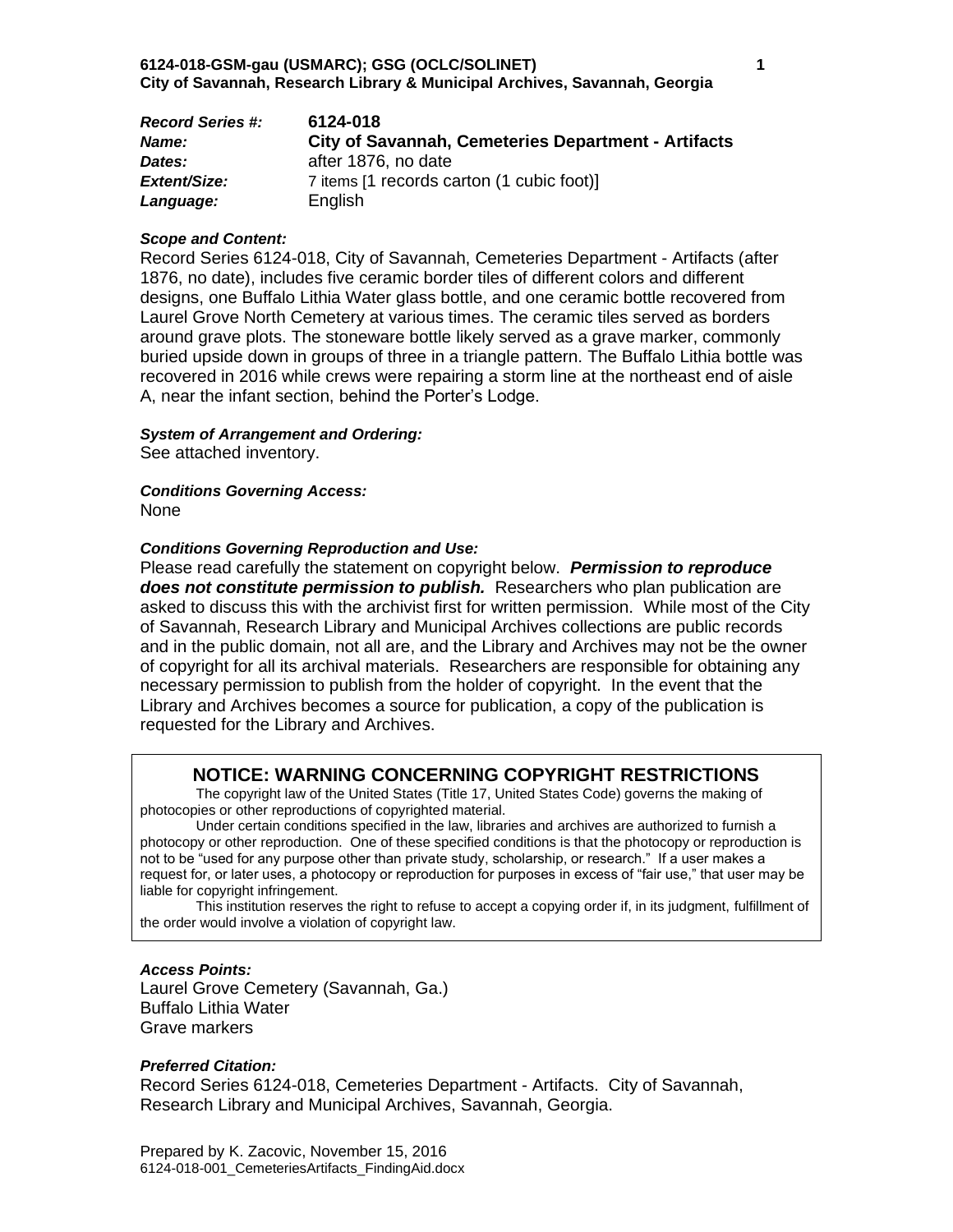# **6124-018-GSM-gau (USMARC); GSG (OCLC/SOLINET) 2 City of Savannah, Research Library & Municipal Archives, Savannah, Georgia**

# *Transferred from:*

City of Savannah Cemeteries Department, November 14, 2016.

## *Processed by:*

K. Zacovic, November 2016.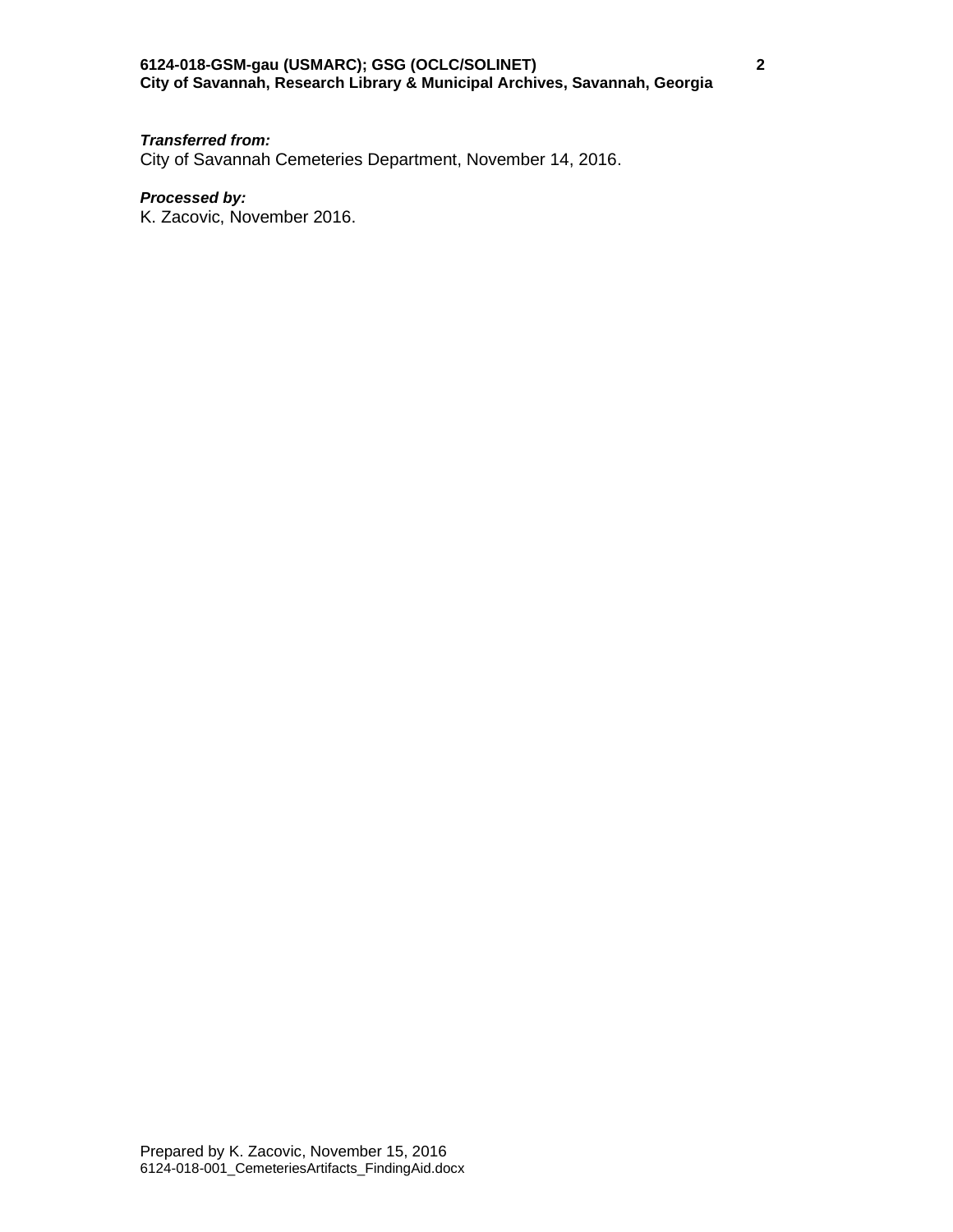# **6124-018-GSM-gau (USMARC); GSG (OCLC/SOLINET) 3 City of Savannah, Research Library & Municipal Archives, Savannah, Georgia**

*Inventory:*

**Box 6124-018-01**

# **Item # 6124-018-01\_0001**



Description: Ceramic border tile; red and beige colored Date: no date Markings: none Dimensions: 8.5" H x 9.5" W x 1.5" D Condition: some chips and scratches, dirt

#### **Item # 6124-018-01\_0002**



Description: Ceramic border tile, black Date: no date Markings: none Dimensions: 9" H x 10" W x 1.5" D Condition: fully intact, some dirt

### **Item # 6124-018-01\_0003**



Description: Ceramic border tile, pound sign motif Date: no date Markings: none Dimensions: 8.5" H x 9" W x 1.5" D Condition: some chips and scratches, dirt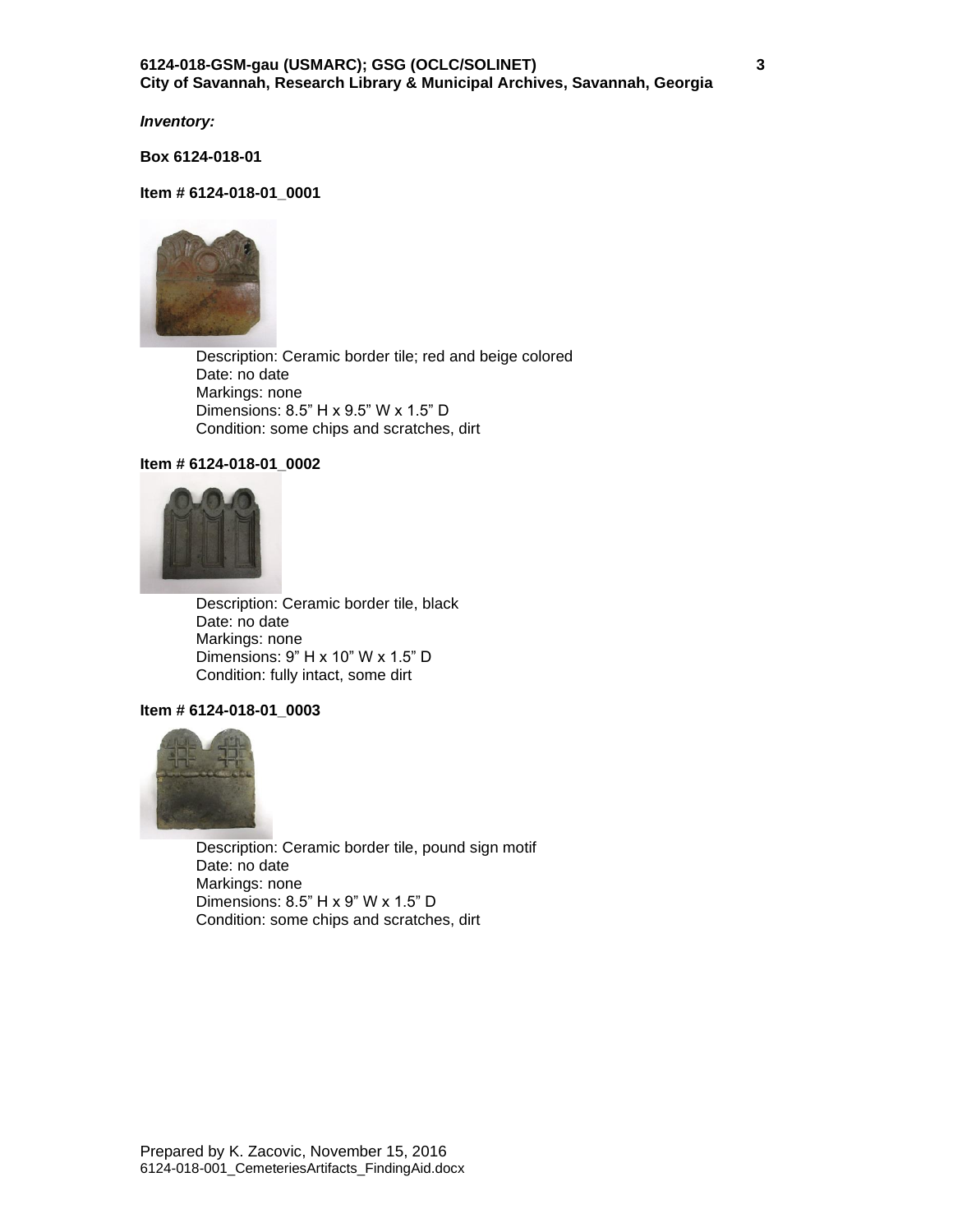## **6124-018-GSM-gau (USMARC); GSG (OCLC/SOLINET) 4 City of Savannah, Research Library & Municipal Archives, Savannah, Georgia**

#### **Item # 6124-018-01\_0004**



Description: Ceramic border tile; arched bottom, coffered pattern Date: no date Markings: none Dimensions: 8" H x 10" W x 1.5" D Condition: some chips and scratches, dirt

#### **Item # 6124-018-01\_0005**



Description: Ceramic border tile; arched bottom, circle motif Date: no date Markings: none Dimensions: 8"H x 9.5" W x 1.5" D Condition: some chips and scratches, dirt

#### **Item # 6124-018-01\_0006**



Description: Buffalo Lithia Water glass bottle; aqua clear colored mold blown glass; seated female figure. Date: after 1876

Markings: "Buffalo Lithia Water / Nature's Materia Medica / Trade Mark"

Dimensions: 10.5" H x 4.75" diameter

Condition: fully intact, excellent

Note: Buffalo Lithia Water comes from springs in Mecklenburg County, Virginia. In 1872, Col. Thomas Francis Goode purchased a plot of land from a former slave, who claimed the property had a spring, later named Buffalo Spring, the water from which cured her rheumatism. After having the water tested and finding that it contained high volumes of lithia, Goode began bottling the water and selling it to drug stores across the Roanoke River region, then across the United States. Bottles such as this one are highly collectable, as the design of the seated female figure can vary drastically between editions.\*

\* J. Wilberger,*The Buffalo Girls of Mecklenburg County*, from *Bottles and Extras Magazine*, November/December, 2011.